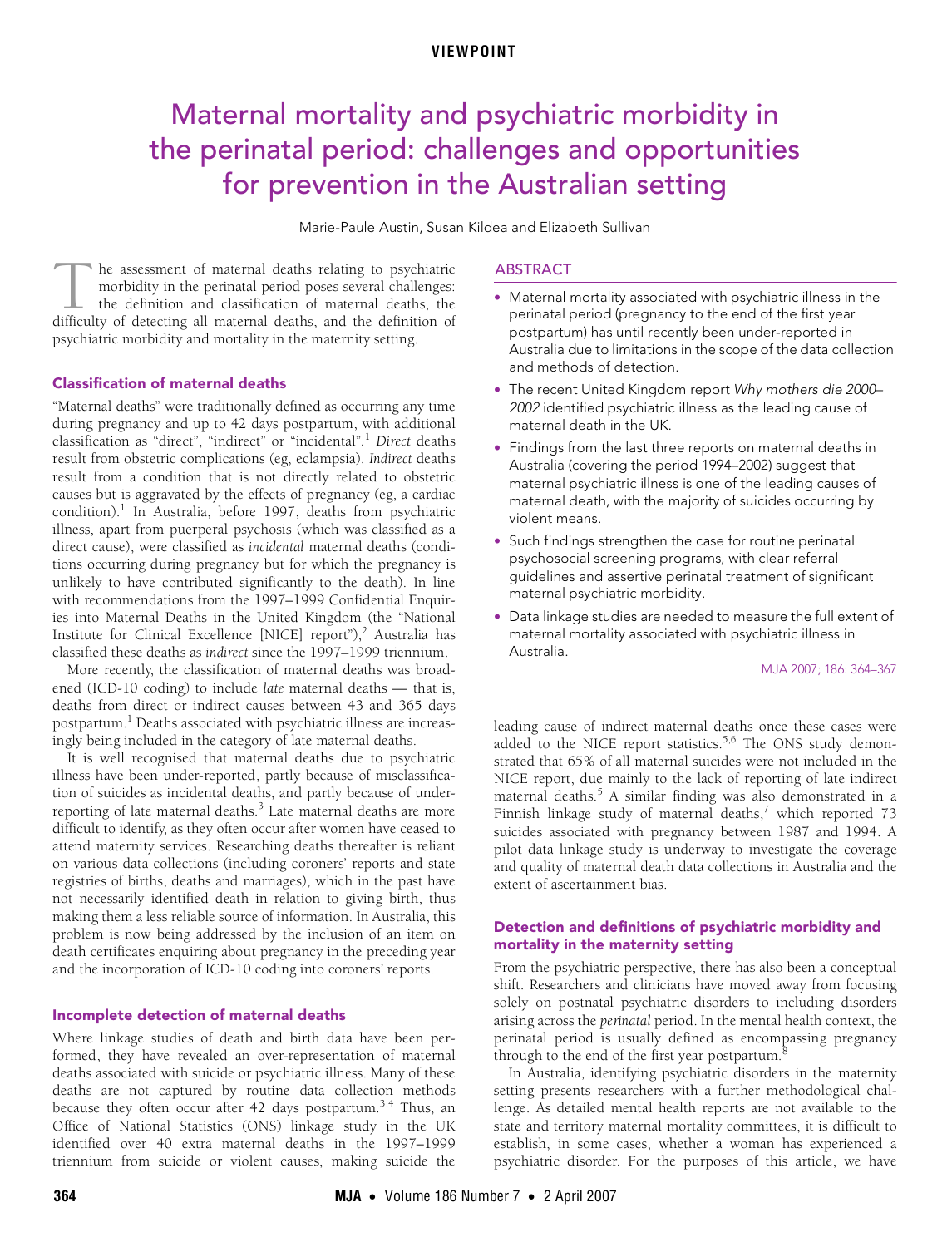| Characteristic                                                 | Australia,<br>1994–2002 <sup>9-11</sup><br>$(n = 26)$                                                                                     | UK, 2000-2002 <sup>5</sup><br>$(n = 60)$                                                                                                                |
|----------------------------------------------------------------|-------------------------------------------------------------------------------------------------------------------------------------------|---------------------------------------------------------------------------------------------------------------------------------------------------------|
| Age $<$ 25 years                                               | 7 (27%)                                                                                                                                   | 11/58 (19%)                                                                                                                                             |
| Ethnic/Indigenous status                                       | At least 3 (12%)<br>Indigenous                                                                                                            | 7/60 (12%)<br>ethnic minorities                                                                                                                         |
| Substance misuse                                               | 6 (23%)                                                                                                                                   | 31/60 (52%)                                                                                                                                             |
| Suicide by violent means                                       | 17 (65%)                                                                                                                                  | 17/26 (65%)*                                                                                                                                            |
| Antenatal death                                                | 17 (65%)                                                                                                                                  | 14/60 (23%)                                                                                                                                             |
| Prior psychiatric illness                                      | 6(23%)                                                                                                                                    | 34/56 (61%)                                                                                                                                             |
| Perinatal psychiatric<br>episode                               | 13 (50%)                                                                                                                                  | 37/60 (62%)                                                                                                                                             |
| Receiving treatment<br>perinatally                             | 9(35%)                                                                                                                                    | 37/60 (62%)                                                                                                                                             |
| Contact with a psychiatric<br>service perinatally              | 8 (31%)                                                                                                                                   | 23/60 (38%)                                                                                                                                             |
| Psychiatric inpatient<br>care perinatally                      | 6(23%)                                                                                                                                    | 10/60 (17%)                                                                                                                                             |
| Perinatal risk detection                                       | Of the 19 women<br>with a previous<br>or current<br>psychiatric<br>disorder, 9 (47%)<br>were in contact<br>with mental<br>health services | Of the 34 women with<br>a previous psychiatric<br>disorder, 17 (50%) had<br>been identified as<br>"at risk"; 10/17 had a<br>management plan<br>in place |
| * Details were not available for two of the 28 suicide deaths. |                                                                                                                                           |                                                                                                                                                         |

## <span id="page-1-0"></span>1 Profiles of maternal deaths associated with psychiatric causes in Australia and the United Kingdom

defined "psychiatric disorder" as *either* probable current mood disorder or psychosis, *or* a past history of mental health problems, *or* past or current contact with psychiatric services.

Finally, as confirmation of death by suicide is always difficult, we have focused instead on maternal death associated with psychiatric morbidity (including suicide and deaths related to substance misuse).

# Australian findings

Data on maternal deaths in Australia are provided to the National Perinatal Statistics Unit by state and territory maternal mortality committees. These committees receive death notifications from medical practitioners, midwives, hospitals, health departments, and coronial and postmortem investigations. Health departments also interrogate perinatal and hospital morbidity data collections and death data from state registries of births, deaths and marriages. Individual maternal mortality committees are responsible for conducting confidential death enquiries that assign each death a principal cause and classification.

Our report focuses on deaths extracted from reports on maternal deaths in Australia between 1[9](#page-3-1)94 and 2002.<sup>9-11</sup> Twenty-six deaths associated with psychiatric causes occurred over this period ([Box 1\)](#page-1-0). Of these, 17 (65%) occurred antenatally, with 13 (76%) of these occurring at less than 20 weeks' gestation. Six of the nine postnatal deaths occurred in the 42 days after birth. Ten women hanged themselves, and there was an increase in deaths due to hanging across the three triennial periods examined between 1994 and

2002. Another seven women died from other violent causes: gunshot wounds, drowning, intentional road trauma, jumping or poisoning. In total, 17 women (65%) died violently, suggesting a profound wish to die. The other nine women died from an overdose of prescription or illicit drugs.

Of the 13 women experiencing a psychiatric episode at the time of death, nine suffered from anxiety or depressive disorder and four from a severe psychiatric disorder (bipolar disorder [2], schizophrenia [1], and psychotic depression [1]). A further six women had a past history of depression (three had had postnatal depression), and in seven cases the diagnosis was unknown. Thus, 19 women (73%) had a previous or current psychiatric disorder.

Five of the 26 women had received medication for psychiatric conditions during pregnancy, as reported to the Australian Institute of Health and Welfare National Advisory Committee on Maternal Mortality. All five had stopped taking their medications: two were concerned about the potential effect on their babies, one stopped because of side effects, another for an unknown reason, and one had a long history of psychiatric illness and regularly ceasing medication. Six women had been inpatients in a psychiatric institution during the pregnancy or after the birth, suggesting severe psychiatric illness.

# Comparison with UK findings

A comparison of the Australian data $9-11$  $9-11$  with the most recently published UK Confidential Enquiry into Maternal and Child Health (CEMACH) triennium report on maternal deaths associated with a probable psychiatric cause<sup>[5](#page-2-4)</sup> is shown in [Box 1](#page-1-0). (The following comparisons should be interpreted with caution in view of the small numbers of maternal deaths involved.)

Women in the UK sample of 60 (28 reported suicides, 11 deaths from drugs, 18 from physical illness, and three from other causes) tended to be somewhat older and not characterised by social deprivation; 14/28 (50%) of the UK women who committed suicide were in current contact with psychiatric services; 17% had had a psychiatric admission; and 15% were being treated for mental health problems by their general practitioner. As reported elsewhere,<sup>12-14</sup> the majority of the UK women who committed suicide died violently, with 9/26 (35%) dying by overdose of prescription medication (details were not available for the two other suicide deaths); just over half had a probable diagnosis of psychosis or severe depression; and all the women who committed suicide less than 42 days after giving birth were suffering from serious mental illness. Although 51% of the women had some history of substance misuse, this was not always the direct cause of their death.

In contrast to the Australian findings,  $9-11$  $9-11$  the CEMACH report<sup>[5](#page-2-4)</sup> found that suicide was relatively less common during pregnancy and emphasised the need "to be particularly vigilant about the mental health of women in late pregnancy and the first 3 months postpartum", as this was the time when suicide was most likely to occur. The difference between Australian and UK data with respect to the timing of death may in part reflect the fact that the CEMACH study, using linked birth and death data, included a greater proportion of *late* deaths.

With respect to maternal age at death, our findings are more comparable with the study by Gissler et al, $^7$  which found teenage women were especially at risk.

Indigenous women were over-represented among maternal deaths (12%), considering they represented only 3.5% of the total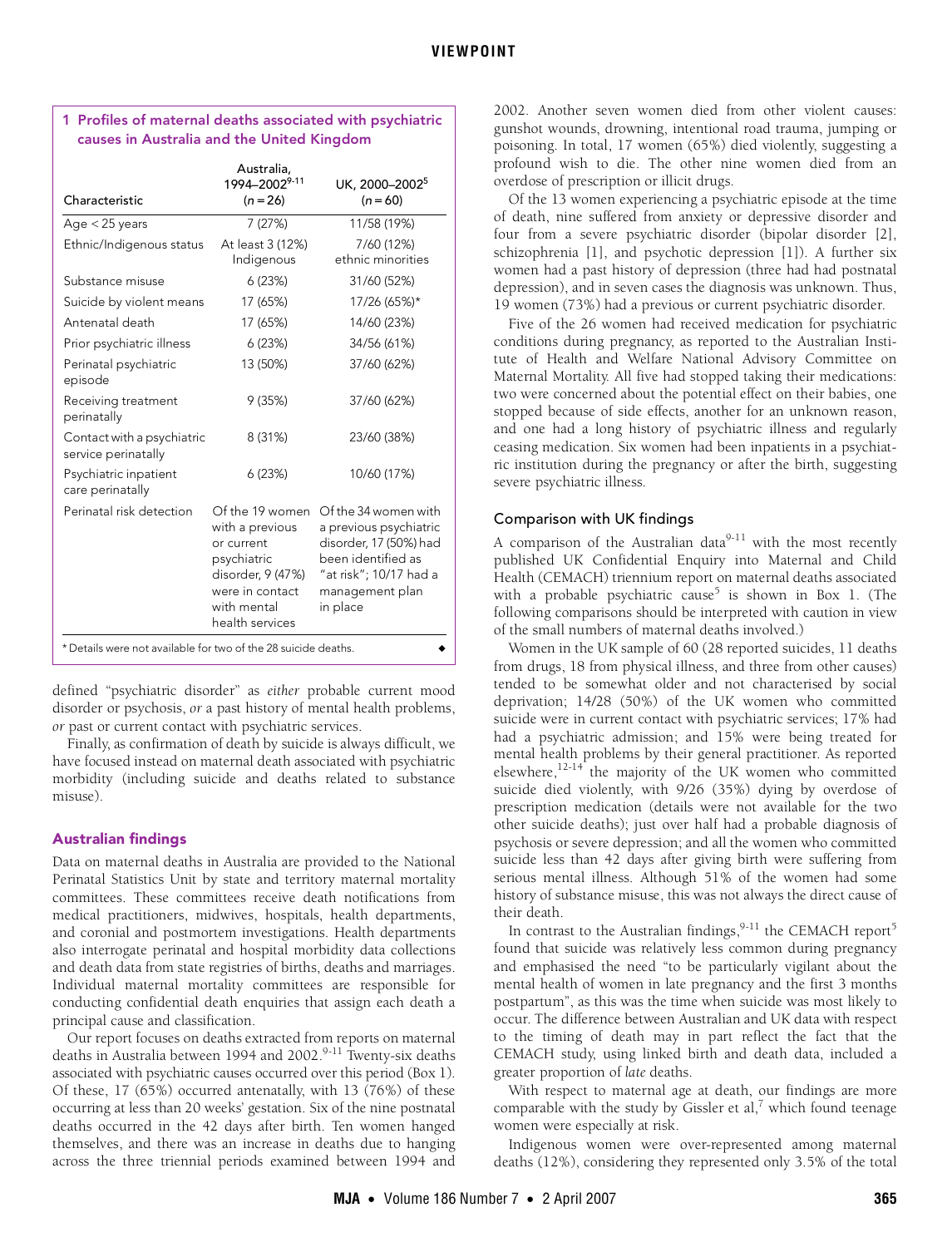## <span id="page-2-8"></span>2 Recommendations

- Women with a history of significant mental health problems should be offered a mental health assessment antenatally and be counselled about pharmacological and other treatments during pregnancy.
- Psychosocial screening, with ongoing mental health monitoring and clear referral pathways (where appropriate), should be made available to all women in the maternity setting.
- Continuing professional development programs for general practitioners, midwives, child and family health nurses, and other community health practitioners should include education about perinatal morbidity and mortality from mental illness up to a year after birth.
- Members of the mental health profession should be engaged in developing a standard instrument for investigating maternal deaths from psychiatric illness.
- A culture of audit should be developed among mental health professionals regarding maternal deaths. The proposed standard instrument could be applied in investigations of deaths in which suicide is suspected.

number of women giving birth in Australia during the survey period (12% may even be an underestimate, given that Indigenous status was unreported in 31% of cases).

#### Conclusions and recommendations

#### Methodological considerations

Changing the classification of deaths due to mental illness to indirect deaths and expanding the scope of monitoring to include late deaths has seen an increase in reported maternal mortality due to psychiatric conditions, and specifically suicide, around the world. Indeed, the last two reports on maternal deaths in Australia (covering the period 1997–2002) noted that maternal mental illness was one of the leading causes of indirect maternal death in the perinatal period, $10,11$  with the majority of deaths occurring by violent means. Yet there is probable under-ascertainment of these deaths, and their true extent will best be assessed through a data linkage study of pregnancy and deaths of women of reproductive age.

The detailed forensic review and cross-linkage of the UK cases is critical to strengthening risk detection, identifying gaps in the health system and formulating policy to minimise further tragedy. The standard audit tool used in the UK allows thorough investigation into the circumstances of the deaths and gathers significantly more additional information than Australian data collections.

Although late maternal deaths were not routinely reported before the 2000–2002 triennium in Australia, the low number (two) of late maternal deaths (> 42 days postpartum) noted in the Australian report (and the high proportion of unreported probable suicides in the UK revealed by linkage) strongly suggests the importance of linking birth data with death registers in future. A linkage study of perinatal and death data currently being conducted in New South Wales will assess the usefulness of this method for improving ascertainment of maternal deaths in Australia.

## Clinical and policy considerations

The relatively high proportion of maternal deaths occurring early in pregnancy in Australia strengthens the case for antenatal psychosocial screening. The significant proportion of maternal deaths among women with a previous psychiatric history, having current contact with mental health services, or ceasing psychotropic medication during pregnancy suggests that these deaths, in particular, may have been avoided if there had been adequate monitoring of the women's mental health status.

Based on Australian and UK findings, we support the development of a perinatal mental health national action plan, as outlined in the *beyondblue* postnatal depression final report, *Prevention and early intervention 2001–2005*. [15](#page-3-0) The plan would incorporate early antenatal and postnatal psychosocial assessment with ongoing mental health monitoring across all maternity and postnatal settings. However, this should not be implemented until clear referral guidelines and resources are in place for all jurisdictions. Recommendations for improved detection of perinatal risk in women with a history of mental health problems are outlined in [Box 2](#page-2-8).

#### Acknowledgements

We wish to acknowledge the support of Associate Professor James King, Chair of the Australian Institute of Health and Welfare National Advisory Committee on Maternal Mortality, and the state and territory committees for provision of data to the national maternal death data collection. We are also grateful for comments from Dr Leo Leader, Professor Michael Bennett and Professor Gordon Parker on earlier versions of the manuscript.

#### Competing interests

None identified.

# Author details

Marie-Paule Austin, MB BS, MD, FRANZCP, Perinatal Psychiatrist<sup>1</sup> Susan Kildea, RM, BHSc(Hons), PhD, Associate Professor<sup>2</sup> Elizabeth Sullivan, MB BS, MPH, MMed(Sexual Health), Senior Lecturer and Director, Australian Institute of Health and Welfare National Perinatal Statistics Unit<sup>3</sup>

- 1 School of Psychiatry, University of New South Wales, Sydney, NSW.
- 2 Graduate School for Health Practice, Institute of Advanced Studies, Charles Darwin University, Darwin, NT.
- 3 School of Women's and Children's Health, University of New South Wales, Sydney, NSW.

Correspondence: m.austin@unsw.edu.au

## References

- <span id="page-2-0"></span>1 World Health Organization. International statistical classification of diseases and related health problems, 10th revision (ICD-10). Vol II. Geneva: WHO, 1993.
- <span id="page-2-1"></span>2 National Institute for Clinical Excellence; Scottish Executive Health Department; Department of Health, Social Services and Public Safety, Northern Ireland. Why mothers die 1997–1999. Fifth report of the Confidential Enquiries into Maternal Deaths in the United Kingdom. London: RCOG Press, 2001.
- <span id="page-2-2"></span>3 Hoj L, da Silva D, Hedegaard K, et al. Maternal mortality: only 42 days? BJOG 2003; 110: 995-1000.
- <span id="page-2-3"></span>4 Horon IL, Cheng D. Enhanced surveillance for pregnancy-associated mortality: Maryland, 1993–1998. JAMA 2001; 285: 1455-1459.
- <span id="page-2-4"></span>5 Lewis G, editor; Confidential Enquiry into Maternal and Child Health. Why mothers die 2000–2002. Sixth report of the Confidential Enquiries into Maternal Deaths in the United Kingdom. Ch. 11A: Deaths from suicide and other psychiatric causes. London: RCOG Press, 2004.
- <span id="page-2-5"></span>6 Oates M. Suicide: the leading cause of maternal death. Br J Psychiatry 2003; 183: 279-281.
- <span id="page-2-6"></span>7 Gissler M, Hemminki E, Lonnqvist J. Suicides after pregnancy in Finland, 1987–1994: register linkage study. BMJ 1996; 313: 1431-1434.
- <span id="page-2-7"></span>8 Austin MP. Antenatal screening and early intervention for "perinatal" distress, depression and anxiety: where to from here? Arch Womens Ment Health 2004; 7: 1-6.